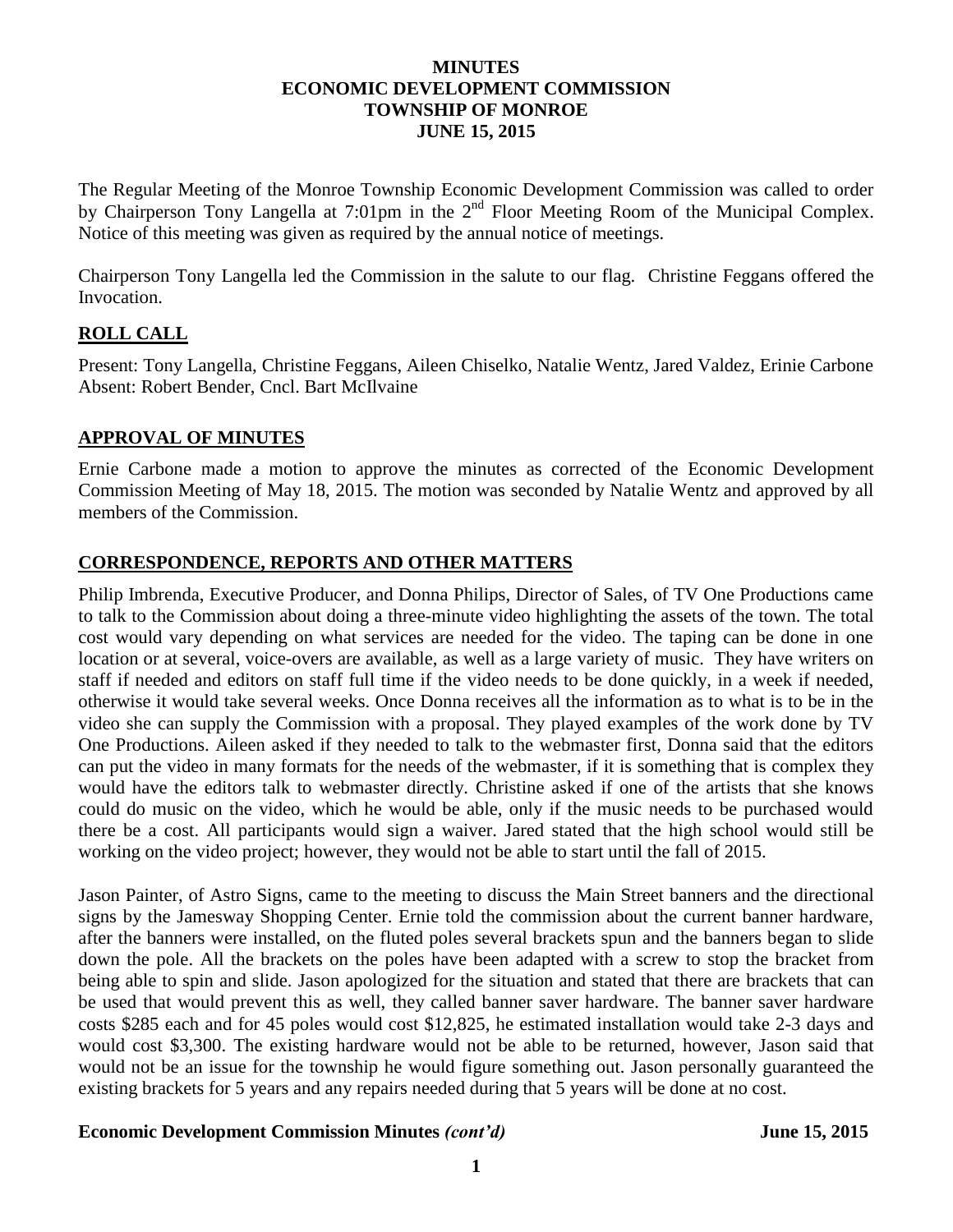# **CORRESPONDENCE, REPORTS AND OTHER MATTERS** *(cont'd)*

Aileen asked if removing the brackets from the fluted poles would cause damage to the poles. Jason said that if they were removed a silicone would fill in the hole to prevent water from entering the poles. Jason is waiting to hear from the bracket supplier if they will offer a discount on the new hardware. The mayor requested 12 additional banners to be installed down Main Street to fill in some openings. The 12 banners will cost \$2,720, the Commission has \$1,700 that was encumbered with Astro for additional signage, bringing the final cost that needs to be paid for the additional 12 banners to \$1,020. If everything is good to order the banners by the end of the week the banners should by installed by July  $4<sup>th</sup>$ .

Jason brought the designs for the directional signs that are going on the pike near the intersection of Main Street and 322 near the Jamesway shopping Center. Jared and Ernie stated the signs were busy and had too much information on them. The Commission worked together to make adjustments to the signs, Jason is going to make the changes and then email the Commission for approval before ordering. The directional signs have a purchase order of \$7,587. Tony asked if the directional signs could be up by July 4<sup>th</sup> and Jason said yes.

Racks II, formerly A.J. Millers, is doing the spotlight on business on June  $22<sup>nd</sup>$ , she is also going to explain to council why she changed the name and all the changes that have been made. Christine went to the granite floor store and left her card, she hasn't heard back from them yet. Christine is also going to talk to Thrift Specialist about doing a spotlight.

Tony wants to move forward with the video, Natalie thinks the video place needs to do the script for the video. Ernie recommended Cncl. Miller for the voiceover, Jared thought that the voice over needs to be a professional.

Tony called Cncl. Miller to clarify that the Commission's budget was \$20,000 or \$25,000. Cncl. Miller thought it was a total of \$25,000 with \$20,000 as a budget and \$5,000 from Investors Bank to be used on the tax card program.

Tony thought the Music Fest was phenomenal, Mayor Teefy gave the Commission sunglasses and playing cards to give away. The residents were excited about the tax card program.

Tony and Jared feel that until the township has an employee that is going to handle the workload of the tax card we should shelf it.

Aileen would still like to do the township map, there is no cost to the municipality, the businesses put advertisements on the map and that handles any fees associated with the map. The company that does the map goes to the businesses to get ask for the advertisement, the township needs only to give the township info they want included on the map. Jared made a motion to get the maps, Ernie seconded; all in favor.

Natatlie thinks what has happened so far on Main Street is wonderful; she wants to see the momentum kept up with future projects.

Jared would like more professional marketing materials, like a glossy brochure, for Mayor Teefy to take with him to meetings and events. Jared is going to get some estimates, Ernie would like Jared to talk to the marketing director for the Main Street Committee to make sure they aren't duplicating any efforts.

Christine went to the Main Street Committee meeting and was blown away by not only how much they are doing, but by how much they referenced what the Economic Development Commission was doing. It is a good partnership and the EDC efforts are being noticed.

Ernie is happy to be a part of the EDC and grateful that the EDC accepted him easily and he likes to see how much the Commission has done so far and he is proud of the efforts.

Tony would like to see more support of town businesses by residents.

**Economic Development Commission Minutes** *(cont'd)* **June 15, 2015**